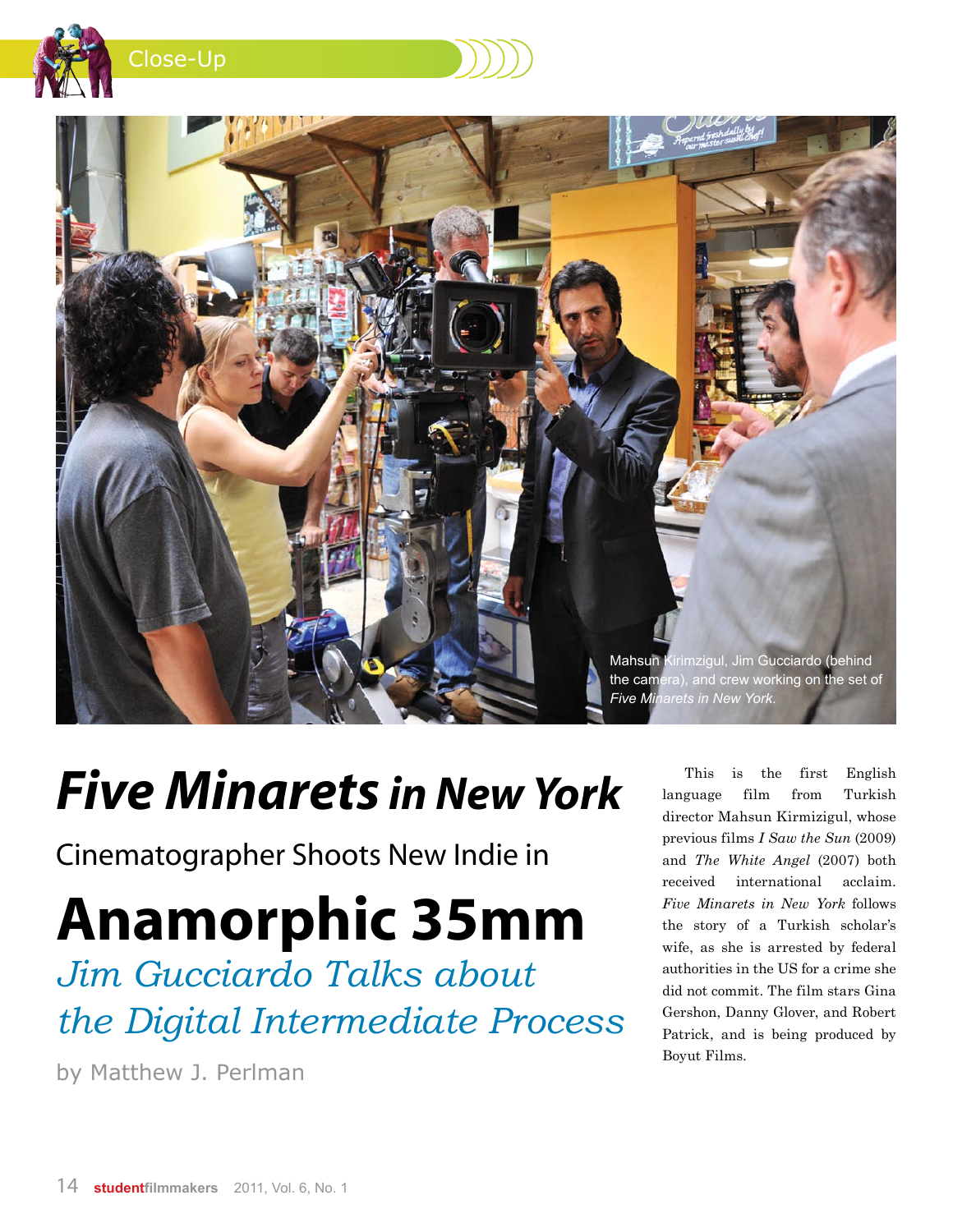



Mahsun Kirimzigul, Jim Gucciardo (behind the camera), and crew working on the set of *Five Minarets in New Yor*k.



Cinematographer Jim Gucciardo



The cinematographer Jim Gucciardo is shooting in 35mm anamorphic color. His previous works include features such as *Indigo* (2008) and *Burning Land* (2003), as well as various commercials and a documentary for the Discovery Channel. He answered a few questions for *StudentFilmmakers* Magazine about this project.

**Let's talk about** *Five Minarets in New York.* **What cameras did you shoot with?**

**Jim Gucciardo:** The camera package consisted of an Arricam LT as the main "A" camera body, 1- Arri 435 for high speed sequences, and 1-Arri 235 as an additional camera for handheld and special Steadicam situations. This project was shot in anamorphic 35mm using the Hawk Anamorphic V series lenses. We choose to work in anamorphic since this gives us a unique look but mostly because this offers us the highest resolution and highest quality image available.

**Do you work predominately in 35mm? Is there a specific reason for this?**

**Jim Gucciardo:** Yes, I work primarily in 35mm, because to this date this is still the gold standard of image acquisition. Although I find the digital world to be interesting, particularly in the world of post-production and distribution, I don't particularly like the look of it. Also, with the exception of the Panavision Genesis or the new Arri Alexa, I also don't think that equipment currently available is up to the standards of professional use and the workflow of many of some of the cameras out there is not very easy to work with.

**Did shooting** *Five Minarets* **present any unique challenges during the production process?**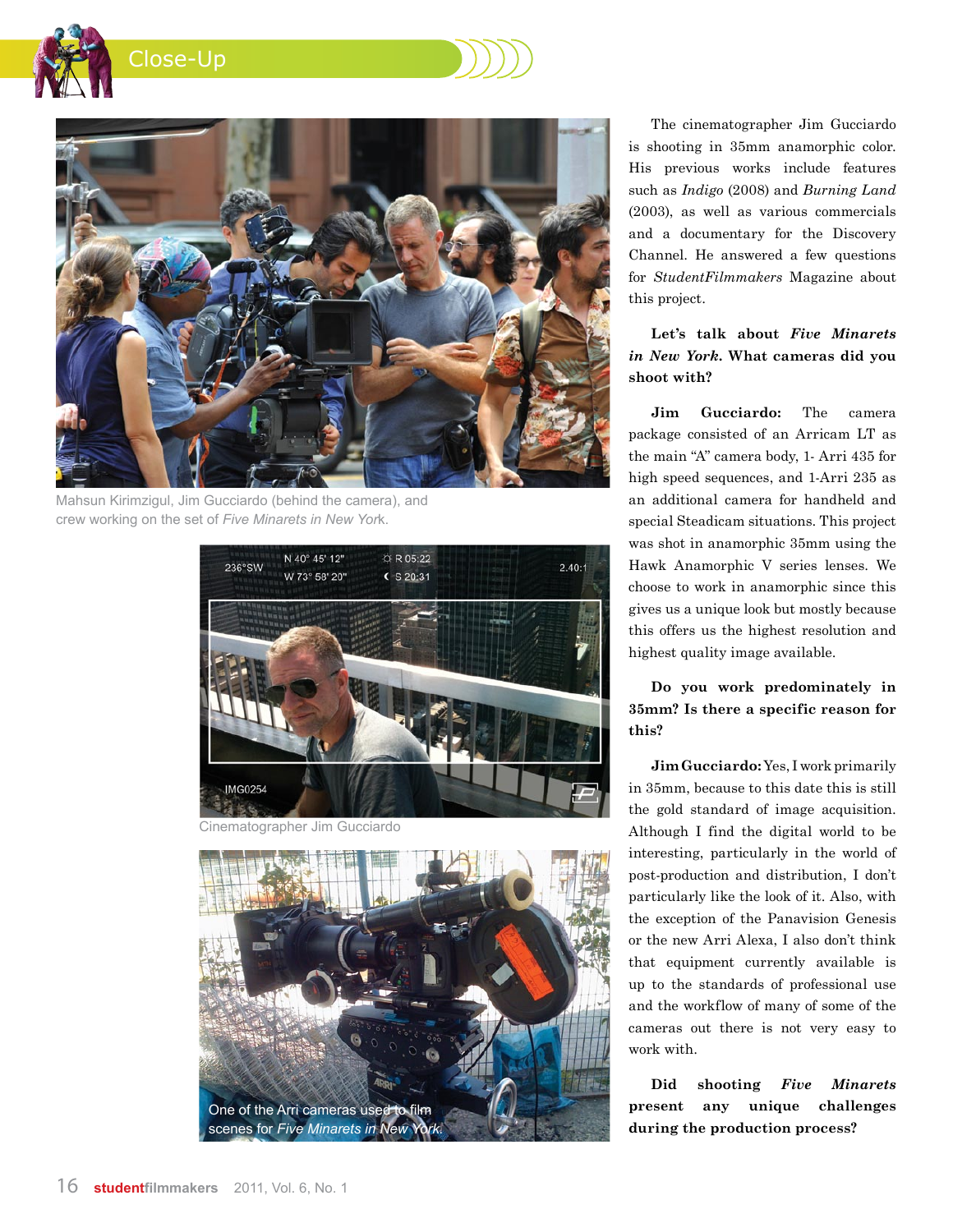Director Kirimzigul works with actors on the set. Jim Gucciardo behind the camera.



**Jim Gucciardo:** The biggest challenge for me personally as the cinematographer of this film was working in anamorphic. Anamorphic lenses are a bit slower than normal lenses and also pulling focus on them can be a real challenge. I had to compensate often by increasing the amount of light on the set being photographed and by having and exceptionally good focus puller as part of my team.

## **Where in New York did you shoot?**

**Jim Gucciardo:** We shot all over the NYC metropolitan area and in some very nice locations. I think the biggest challenge of working in New York, is that it's New York City… New York City doesn't come to a halt just because you are shooting a movie, so dealing with the reality with a degree of patience is very challenging.

**How about in Istanbul? What unique challenges were presented there?**

**Jim Gucciardo:** Working in Istanbul is a great experience as well. I've been working here for many years and have a great crew that I've been through a lot with and rely on a great deal. I'd honestly shoot anywhere with them.

**I wanted to ask you about your editing process. Do you use a digital intermediate for editing? What is the digitizing process like?**

**Jim Gucciardo:** All the exposed film has been processed at Deluxe lab in New York City [the New York dailies were supervised by Thomas Centrone at Deluxe NYC] and Sinefekt Labs in Istanbul, Turkey. I have a very good relation with both of these facilities and think that that relation between the DP and the Lab is absolutely crucial.



Director Kirimzigul and DP Jim Gucciardo on the set of *Five Minarets in New Yor*k.